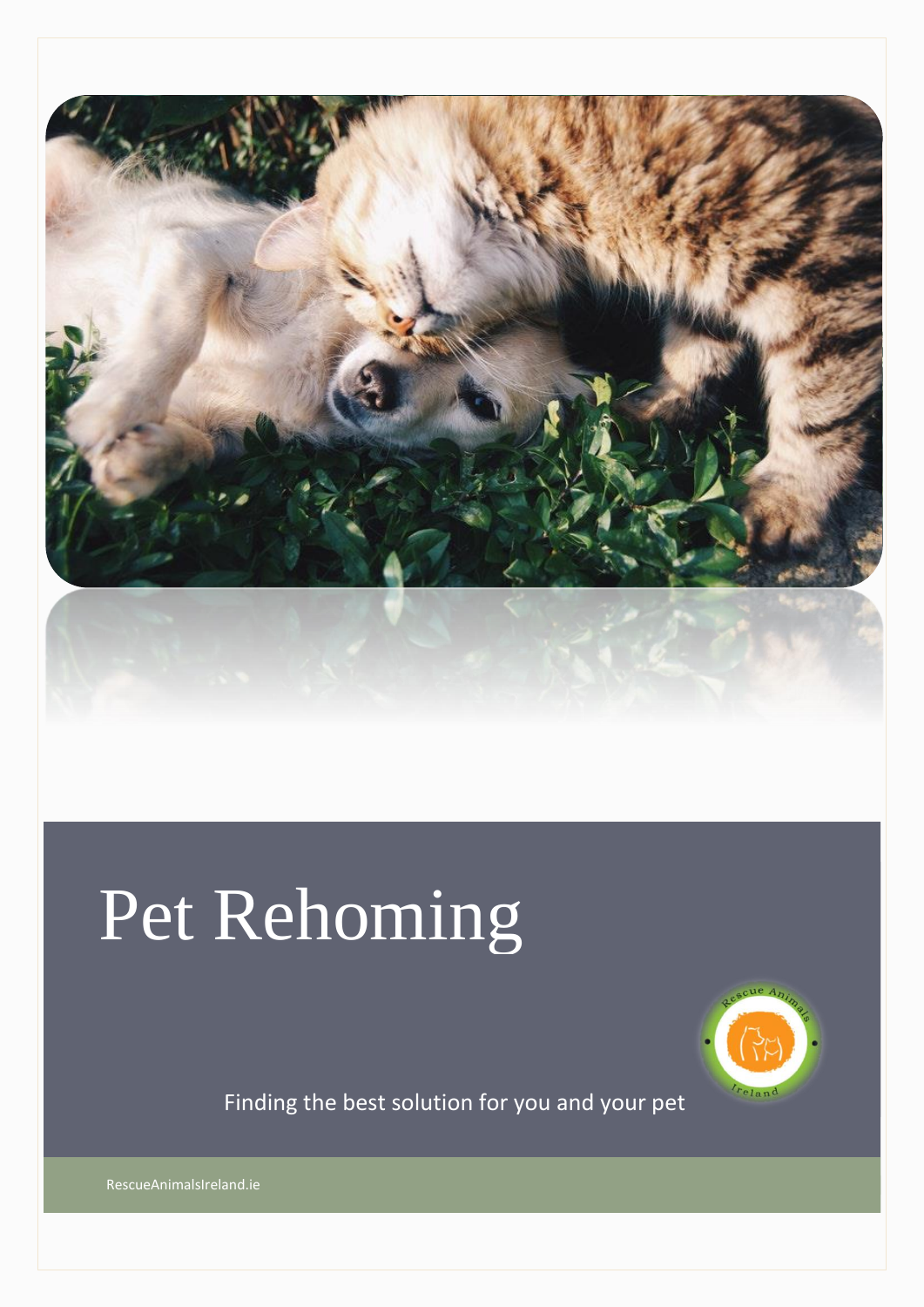## **Contents**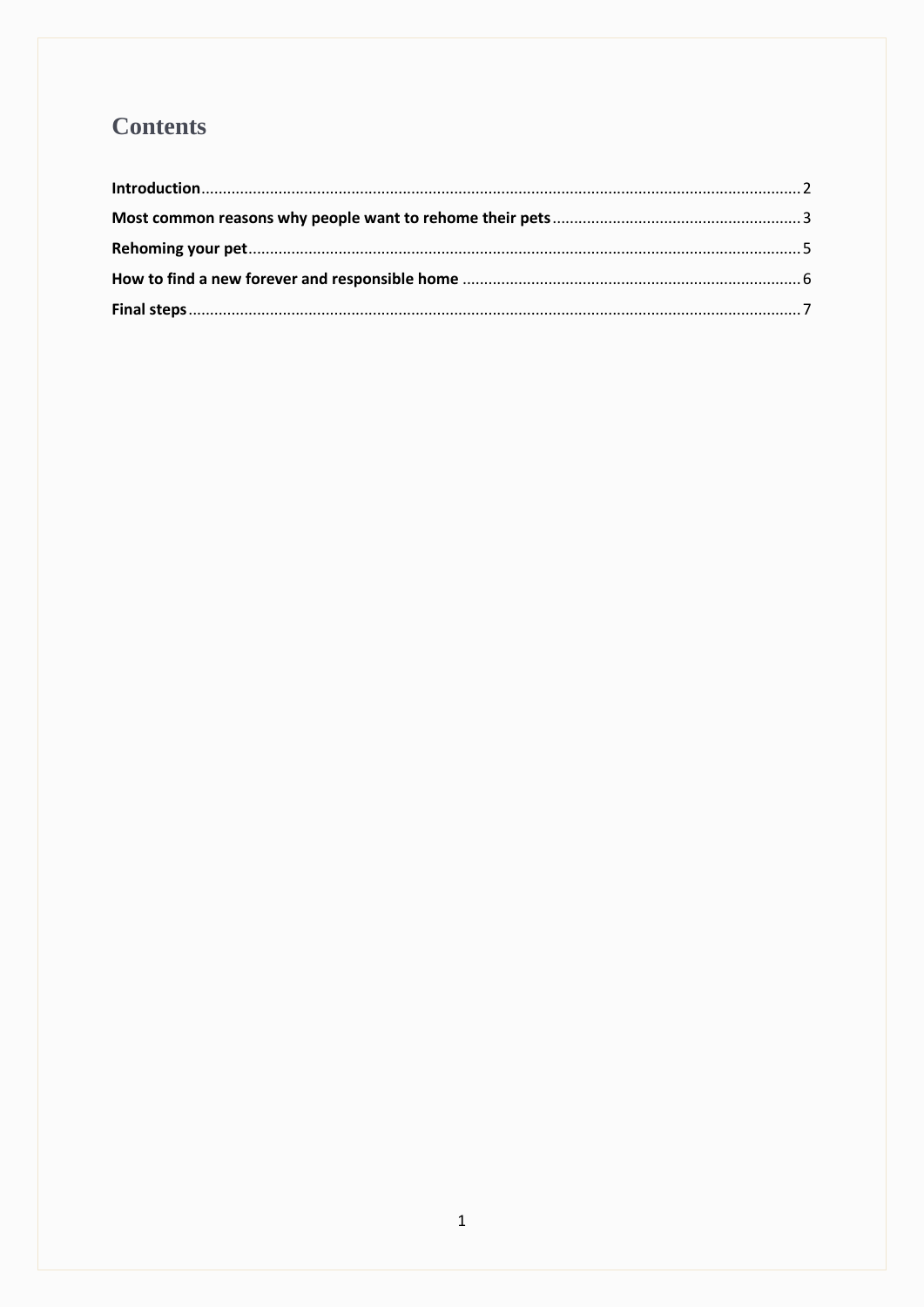## <span id="page-2-0"></span>**Introduction**

At RescueAnimalsIreland.ie, we believe that pets are lifelong commitments; however we know that personal circumstances can change and you may no longer be able to give your pet the time and attention it needs. Some of these changes may be temporary so you will need to decide if the situation can be worked through or if the pet needs a new permanent home.

Before making a final decision, please read our section on the five most common reasons why [people want to rehome their pets.](#page-3-1) For each of these five situations – behaviour problems, allergies, having a baby, lack of space or time and moving – we offer you different options to consider, as well as useful references.

If you have been through this information and resources and have still decided the best solution for your pet is to rehome them, then there are a number of ways to try to rehome your pet.

#### Local Animal Shelter

While this is the preferred option for most owners and usually the first place that is tried, it is really not the ideal route to take when trying to rehome your pet. Animal Shelters are run by volunteers to try and help abandoned and neglected animals. They take animals in that have nowhere else to go and help them to recover, if needed, and find them new homes. If they take in private surrenders then they have less time, space and resources to deal with animals urgently in need. It would be rare that an animal rescue would have space to take in your pet immediately. They would be put on a waiting list until a space is free.

#### Dog Pound

While dog pounds have improved in the last number of years this still varies from pound to pound. A dog that is found straying must be kept by the pound for five days, it can be then rehomed or killed. It is up to the individual pound to decide. A surrendered dog does not have to be kept by the pound for any length of time. Please do not surrender your dog to a pound unless it is your very last option and you have checked their kill percentage and know what steps they will take to try and rehome your dog.

#### Rehome your pet yourself

This is the best option. But it will take time and effort but hopefully we can help you through the process. To ensure a successful rehoming there are some important guidelines you can follow to ensure everything is done in a responsible manner, and thus ensure your pet's long term well-being and safety.

Before you rehome your pet it is important to take the time to consider all the options available to you. Unfortunately, some owners will make a quick decision to rehome their pets and regret it once their situation changes again.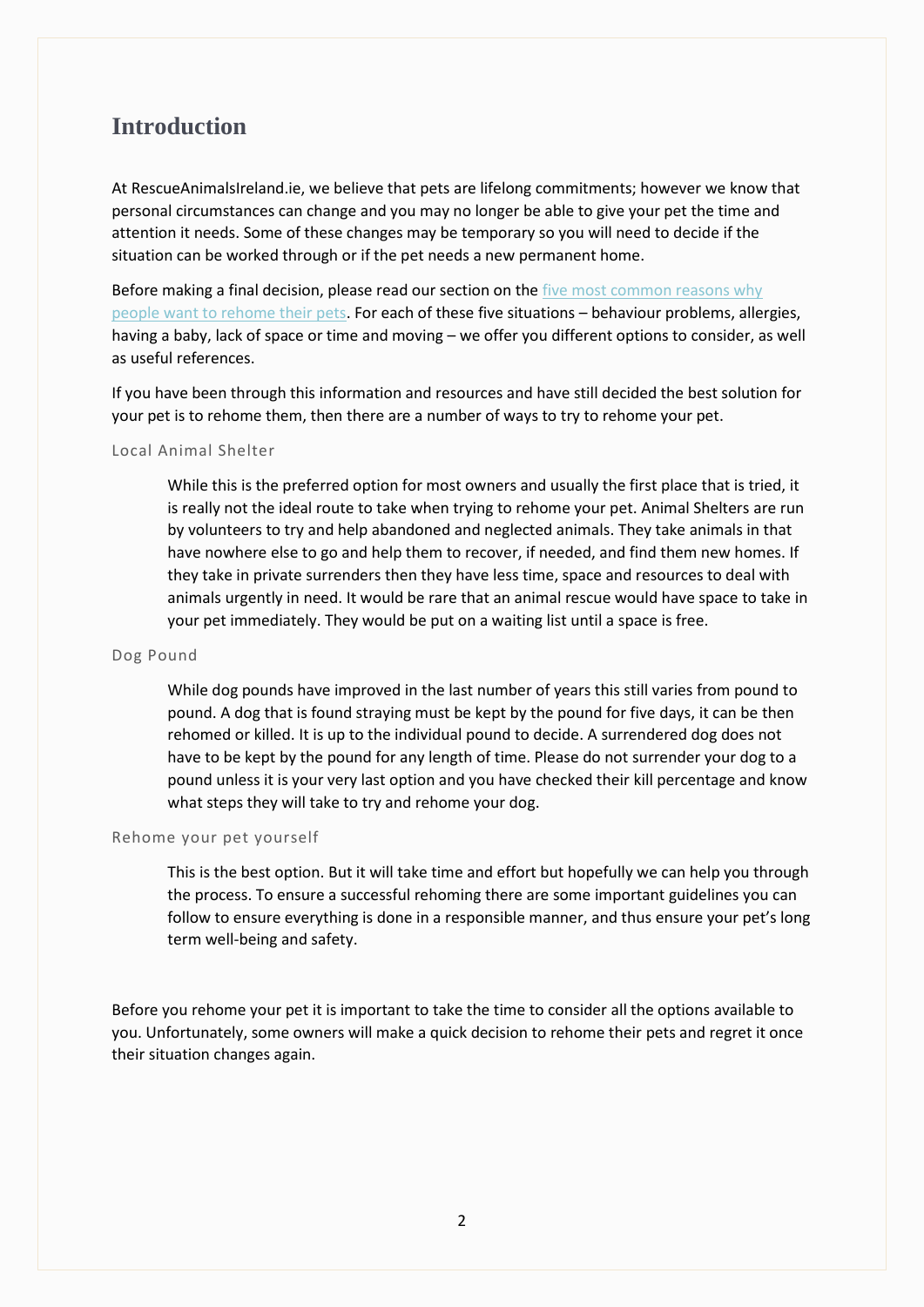## <span id="page-3-1"></span><span id="page-3-0"></span>**Most common reasons why people want to rehome their pets**

Here are five frequent reasons people give up their pet and different solutions to consider for each one:

#### 1. BEHAVIOR ISSUES

Most behaviour problems can be solved with proper training. Positive education, based on stimulation, games and rewards, is effective in the long term. Have you considered the following? :

 $\mathbf{r}$ **For dogs:** Consult a trainer or behaviour specialist who uses positive reinforcement techniques. To find potential trainers and specialists in your area, ask for referrals from your friends and family or search online. Please ask questions when considering a dog trainer. [Click here](https://iheartdogs.com/10-questions-to-ask-your-new-dog-trainer/) for a list of questions to ask potential trainer or behaviourist.



 $\ddot{\mathbf{x}}$ **For cats**: it's also possible to train a cat, especially if you start when they are young. Use positive reinforcement techniques, as for a dog, based on stimulation, games and rewards. For some solutions to common problem behaviour [click here.](https://icatcare.org/advice/problem-behaviour)

 $\mathbf{M}$ Provide your pet enough exercise every day so that he burns all his excess energy and play with him to keep him stimulated. Lack of activity can lead to depression, stress, aggression and obesity in your animal companion.

 $\mathbf{r}$ Consult with your Vet. Any new changes in your pet's behaviour might be caused by a medical issue.

#### 2. ALLERGIES

Before adopting a pet, it's important to always check if someone in your household has allergies to animals. If someone develops allergies afterwards, it doesn't necessarily mean you need to rehome your pet. Have you considered? :

- $\ddot{\mathbf{x}}$ Investigating whether your pet is truly the cause of the allergies or whether other factors such as dust, pollen, grass or other allergens could be at the origin of the allergic reactions.
- $\mathbf{M}$ Consulting your veterinarian who may have some products to help keep your pet clean and reduce dander thereby reducing allergies.
- $\cdot \cdot$ Putting in an air filtration system, remove carpets and vacuuming floors and furniture regularly to decrease pet hair in the home.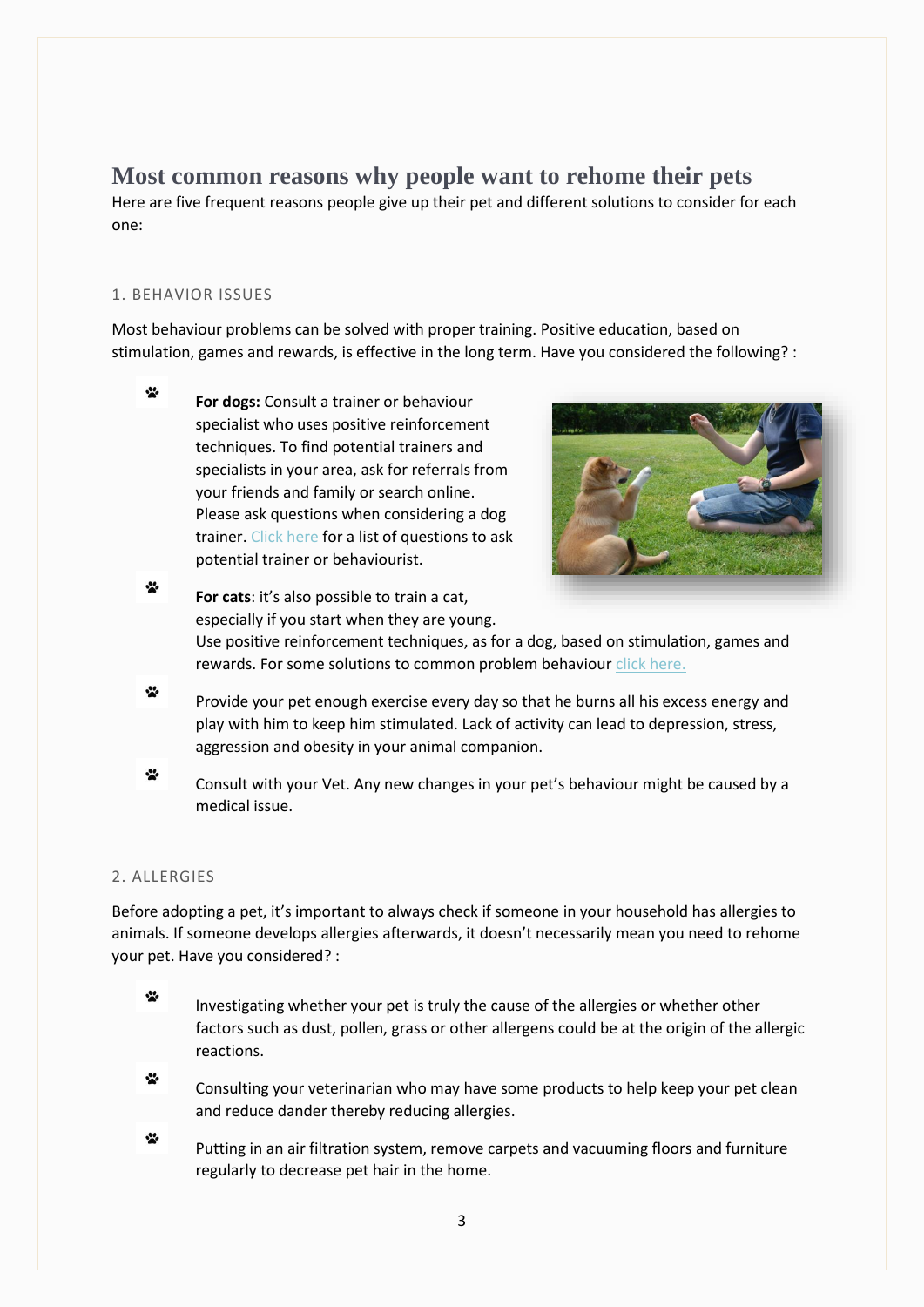- $\mathbf{M}$ Reducing contact with the pet (for example, closing the bedroom door)
- $\mathbf{v}_i$ Check online for more information on the issue of allergies and pets.

#### 3. EXPECTING A BABY

Having a baby doesn't mean that you can't have a pet. The commitment you made to your pet doesn't end because you are having a baby. There are many expecting parents who have responsibly planned the introduction of their pet(s) to their new human

addition. Here are suggestions:

- $\mathbf{v}$ Speak to friends and family members that have had babies in a household with pets.
- $\mathbf{C}$ Consult a behaviour specialist or trainer to help you with the transition.
- $\mathbf{S}$ Have a plan in place to help your pet adjust to the new arrival.

 $\mathbf{r}$ Read on the subject to take the proper steps for a successful introduction. Here are a few useful links:



- $\mathbf{r}$ <http://familypaws.com/>
- $\mathbf{r}$ <https://pets.webmd.com/features/pets-and-new-baby#1>
- ė. <http://www.peteducation.com/article.cfm?c=2+2100&aid=628>
- $\mathbf{r}$ <http://www.parents.com/parenting/pets/babies/introducing-pet-to-baby/>

#### 4. LACK OF SPACE OR TIME

The size of your house or apartment isn't a big concern to your pet provided he is getting the proper care and exercise for his age and size. Animals just want to be with their family and be well looked after. You are working longer hours and aren't able to provide your animal with enough presence and exercise? Small home? Consider the following:

- $\mathbf{M}$ Ask friends or family members if they can spend time with your pet, to help with his socialisation and provide enough human contact.
- $\mathbf{S}$ For dogs, hire someone who can walk him in your absence.
- $\ddot{\bullet}$ Compensate the lack of space by combining a good walk and a play session each day. Cats as well as dogs need stimulation and amusement. Having fun with them will help build your relationship!
- $\mathbf{v}$ If your pet is alone during the day, give him a chewing bone (dog) or toys with stuffed food to occupy him.
- $\mathbf{r}$ For cats, install a cat tree near a window and a scratching post for his claws.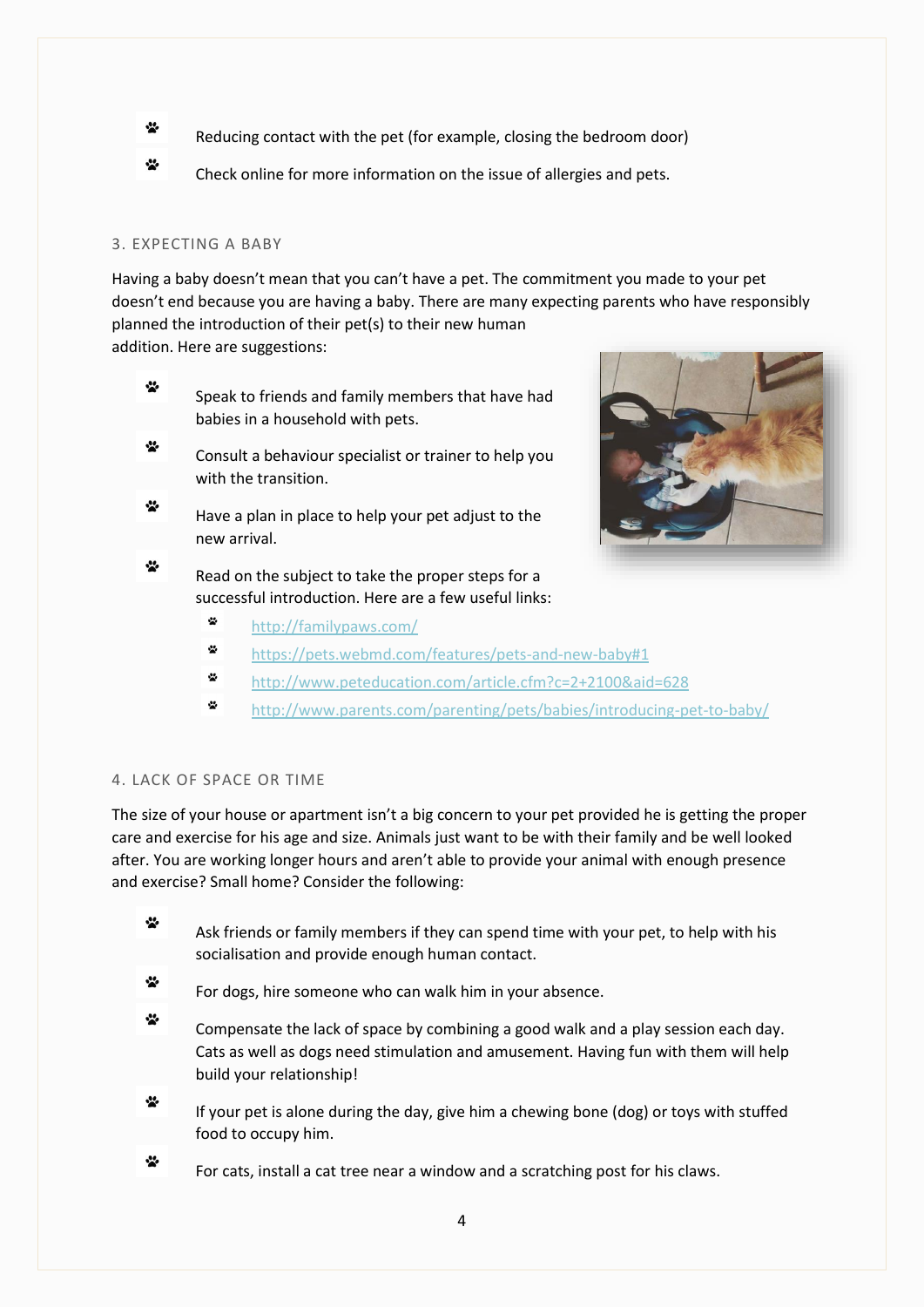#### 5. MOVING

If you are a tenant (and your landlord accepts animals), make sure you absolutely need to leave before deciding to move because it's not always easy to find pet-friendly homes to rent. Consider all the possibilities and make sure you can bring your pet with you. If you must leave your current residence, here is some advice:

- $\mathbf{M}$ Start your search several months in advance to allow time to find housing where pets are allowed.
- $\mathbf{r}$ Ask the future landlord to meet your pet and if he would consider changing his policy (make sure that your pet is up to date on veterinary care, on his best behaviour and bring veterinary and other references).



 $\ddot{\mathbf{x}}$ Some further reading in relation to [Private](https://www.threshold.ie/advice/seeking-private-rented-accommodation/private-rented-accommodation-and-pets/)  [Rented Accommodation and Pets.](https://www.threshold.ie/advice/seeking-private-rented-accommodation/private-rented-accommodation-and-pets/)

Don't forget that pets are lifelong commitments and unless you are no longer able to take good care of your companion, the best place for them is with you. Did you know that, because of pet overpopulation, there are thousands of dogs and cats in shelters in Ireland waiting for a home, and many more available for adoption through rescue groups or individuals? Hence the importance of exploring all options before deciding to rehome your animal.

### <span id="page-5-0"></span>**Rehoming your pet**

If after careful consideration you decide to give up your pet and would like to find them a new home yourself the following information will help in that process.

Getting your animal ready for adoption

- $\ddot{\bullet}$ Make sure your pet is healthy, that all his vaccines and veterinary care are up to date. We have [a sample medical record document](http://www.classifieds.rescueanimalsireland.ie/images/Documents/MedicalRecord.pdf) you can complete to give to the new owner.
- $\mathcal{L}$ Have your pet spayed or neutered your pet if not already done. Your pet will be more easily adopted and attract the right type of people (and not someone looking for animals only to mate or reproduce). Microchips are also legally required for dogs and highly recommended for cats also.
- $\mathcal{L}$ Create an advert on RescueAnimalsIreland.ie with your pet's name, photo and description (e.g. age, breed, behaviour, health, habits, preferences and any other information that may be useful to future owners).
- $\mathbf{r}$ Build an adoption questionnaire for people interested in adopting your pet in order to better to know them. It will help you make sure that this is a mindful decision on their part and that they can provide a suitable home *(for examples of questions, you can refer to our sample questionnaire – [click here\)](http://www.classifieds.rescueanimalsireland.ie/index.php/rehome-your-pet/documents).*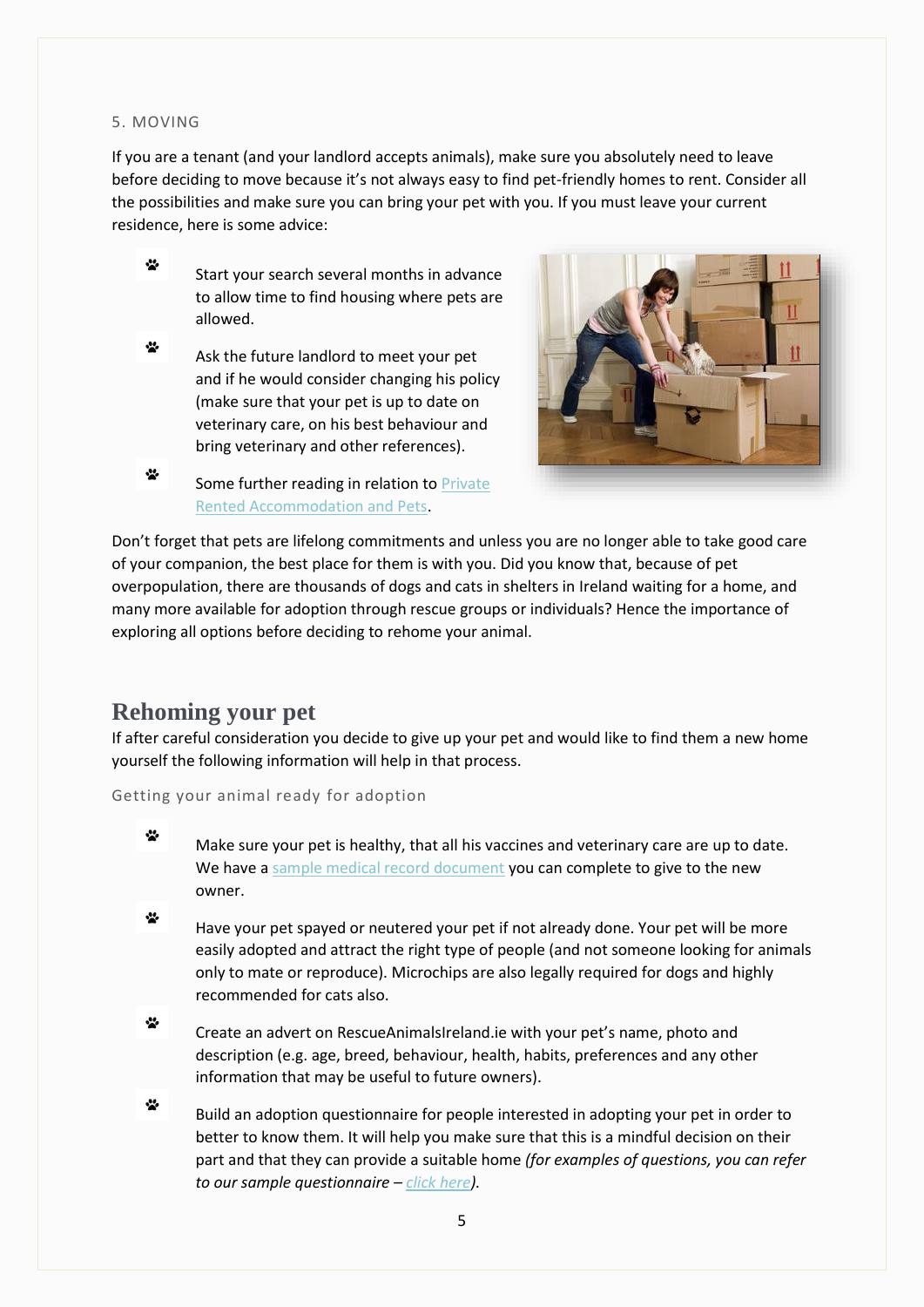## <span id="page-6-0"></span>**How to find a new forever and responsible home**

You aren't looking for just anybody to adopt your pet. You want to find people who will give him all the love and care he needs for the rest of his days.

- $\mathbf{S}$ Ask friends or family if they are interested in adopting your pet, or if they know someone who would. By giving it to someone you know, you can stay in touch with your pet.
- $\mathbf{w}$ Check with your veterinarian if they knows good people looking for a pet like yours. Your vet may also allow you to post an ad at their clinic (announcing in a vet clinic is preferred because it gives you access to responsible pet owners).
- $\mathbf{v}_i$ Contact rescue groups that deal with specific breeds if your dog or cat is purebred.
- $\mathbf{r}$ If you place an ad on our website or elsewhere online:
	- Ŷ. Start by phone interviews with interested people before introducing your pet. Thus, you can eliminate from the start those who aren't suitable or serious. Always ask to speak directly to the person who wishes to adopt your pet and not a go-between.
	- $\mathbf{w}$ Plan one or more meetings with the potential adopters. Make sure all members of the future family meet your pet. During the visit, observe their interaction with your pet.
	- ÷ Ask lots of questions to make sure they will be able to ensure your pet's wellbeing.
	- $\mathbf{w}$ Ask for valid ID cards with photo.
	- $\mathbf{r}$ Keep your own safety in mind when meeting someone through online classifieds. Arrange a time and place you feel comfortable with. Bring someone else with you if possible.

#### **IMPORTANT**!

We recommend that you never give your pet for adoption to someone without first visiting their home and checking out their current living conditions. If they don't let you see their home, we recommend that you don't pursue with them. Lots of malicious people seek animals through internet and classified ads, such as puppy farms, dog-fighting organisers. Don't advertise if your pet isn't spayed/neutered, as this will attract puppy/kitten farms or backyard breeders.